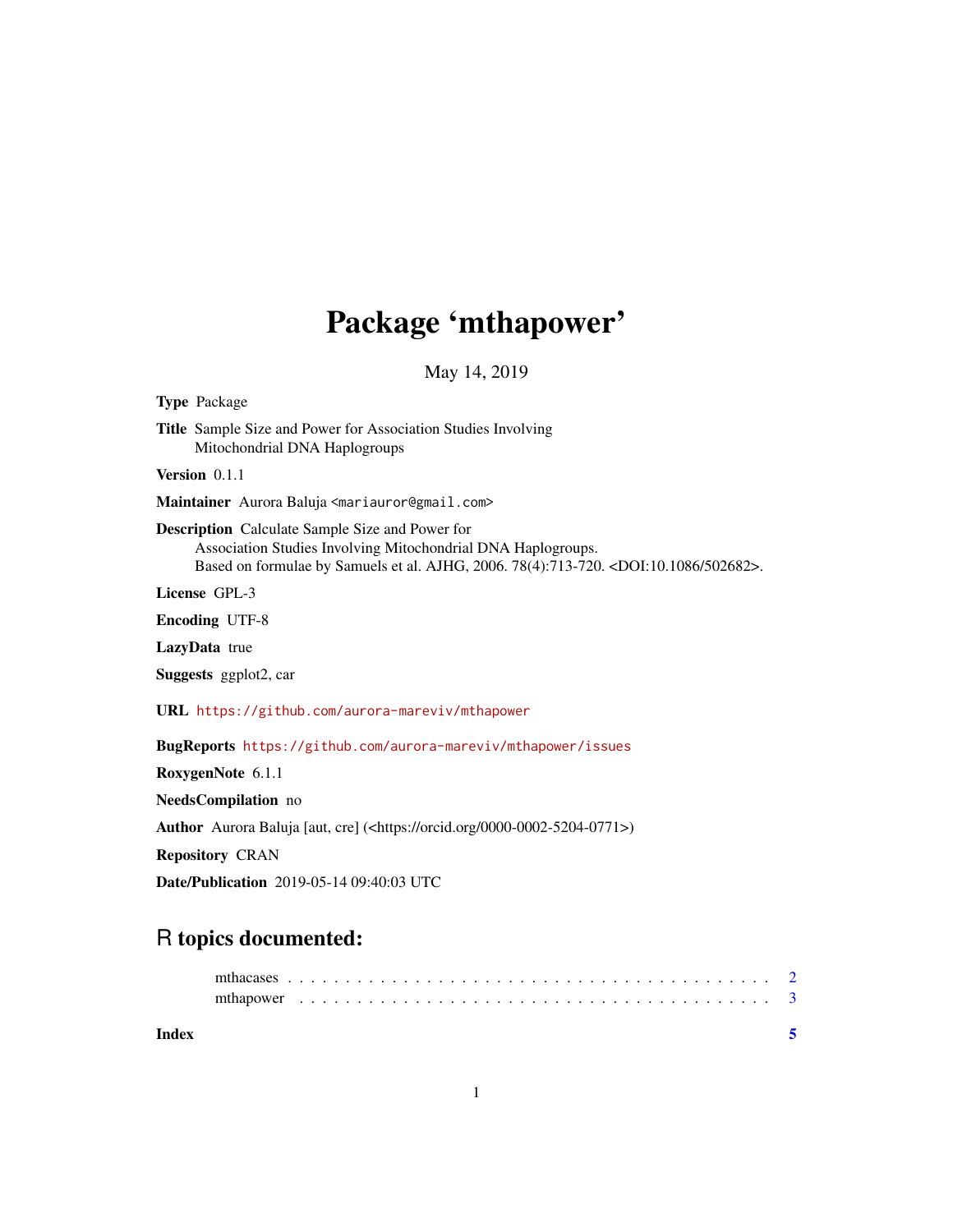<span id="page-1-0"></span>

#### Description

Determine the minimum number of cases (Ncmin), required to detect: either a change from  $p\ddot{\theta}$ (haplogroup frequency in controls) to p1 (haplogroup frequency in cases), or a given OR, with a predefined confidence interval, in a study with Nh haplogroups. Note: I assume that case-control equations are valid for cohorts with a balanced number of cases and controls. This function may not be generalizable for all studies involving mtDNA haplogroups.

#### Usage

```
mthacases(p0 = p0, Nh = Nh, OR.cas.ctrl = OR.cas.ctrl,
  power = power, sig.level = sig.level)
```
#### Arguments

| p0          | the frequency of the haplogroup in the control population, (that is, the controls<br>among exposed). It depends on haplogroup baseline frequency.                                                |
|-------------|--------------------------------------------------------------------------------------------------------------------------------------------------------------------------------------------------|
| Nh          | number of haplogroup categories. Usually 10 haplogroups plus one category for<br>rare haplogroups: $Nh \le -11$ .                                                                                |
| OR.cas.ctr1 | (p1 / $(1-p1)$ ) / (p0 / $(1-p0)$ ) the OR you want to detect with your<br>data. It can be either a single value, or a sequence: $OR.cas. ctr1 < -2$ ;<br>OR.cas.ctrl $\leq$ seq(1.25.3 by=0.5). |
| power       | the power to detect a given OR in my study (usually 80-90).                                                                                                                                      |
| sig.level   | the alpha error accepted. Can take 3 possible values: 0.05, 0.01 and 0.001 (see<br>[Table 2] of Samuels et al).                                                                                  |

#### Value

Gives the result in a data frame, easy to print in a plot.

#### Author(s)

Author and maintainer: Aurora Baluja. Email: <mariauror@gmail.com>

#### References

1. DC Samuels, AD Carothers, R Horton, PF Chinnery. The Power to Detect Disease Associations with Mitochondrial DNA Haplogroups. AJHG, 2006. 78(4):713-720. [DOI:10.1086/502682.](https://www.ncbi.nlm.nih.gov/pmc/PMC1424681)

2. Source code: [github.com/aurora-mareviv/mthapower.](https://github.com/aurora-mareviv/mthapower)

3. Shiny app: [aurora.shinyapps.io/mtDNA\\_power\\_calc.](https://aurora.shinyapps.io/mtDNA_power_calc)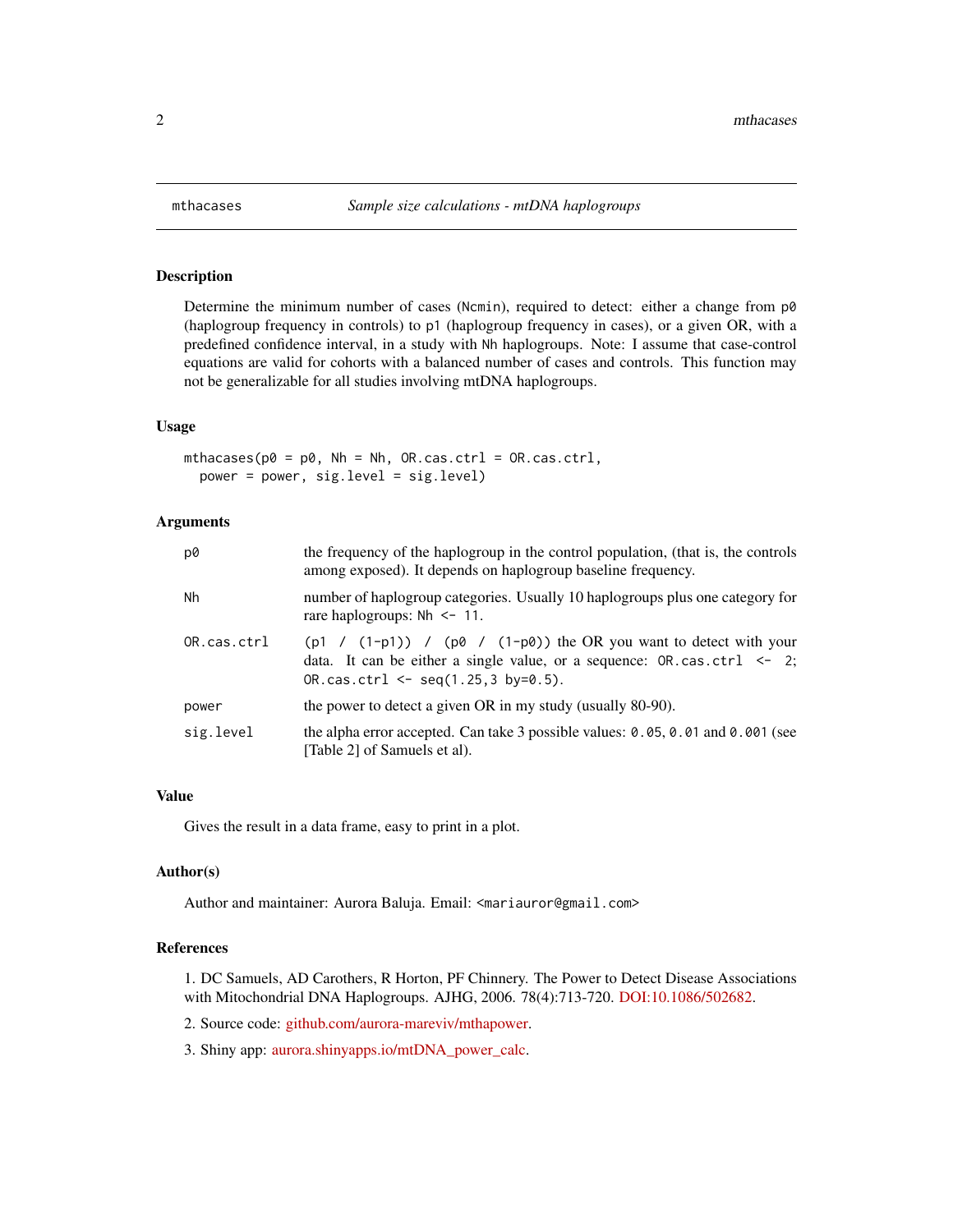#### <span id="page-2-0"></span>mthapower 3

#### Examples

```
mydata <- mthacases(p0=0.445, Nh=11,
                    OR.cas.ctrl=c(2), power=80,
                    sig.level=0.05) # Baudouin study
mydata \leq mthacases(p0=0.445, Nh=11,
                    OR.cas.ctrl=c(1.25,1.5,1.75,2,2.25,2.5,2.75,3),
                    power=80, sig.level=0.05)
mydata <- mydata[c(2,6)]
mydata
plot(mydata)
```
mthapower *Power calculations - mtDNA haplogroups*

#### Description

For a given study size, determine the minimum effect size that can be detected with the desired power and significance level, in a study with Nh haplogroups. Note: I assume that case-control equations are valid for cohorts with a balanced number of cases and controls. This function may not be generalizable for all studies involving mtDNA haplogroups.

#### Usage

```
mthapower(n.cases = ncases, p0 = p0, Nh = Nh,
 OR.cas.ctrl = OR.cas.ctrl, sig.level = sig.level)
```
#### Arguments

| n.cases     | number of cases or controls from the study. It can be either a single value, or a<br>sequence: n.cases <- 300; n.cases <- $seq(50, 500 \text{ by} = 10)$ . |
|-------------|------------------------------------------------------------------------------------------------------------------------------------------------------------|
| p0          | the frequency of the haplogroup in the control population. It depends on hap-<br>logroup baseline frequency.                                               |
| Nh          | number of categories for haplogroups. Usually 10 haplogroups plus one cate-<br>gory for rare haplogroups: $Nh \le -11$ .                                   |
| OR.cas.ctrl | $(p1 / (1-p1)) / (p0 / (1-p0))$ the OR you want to detect with your data.                                                                                  |
| sig.level   | the alpha error accepted. Can take 3 possible values: $0.05, 0.01$ and $0.001$ (see<br>[Table 2] of Samuels et al).                                        |

#### Value

Calculates power given the number of cases and other parameters. The output is an object of class data.frame, ready to plot.

#### Author(s)

Author and maintainer: Aurora Baluja. Email: <mariauror@gmail.com>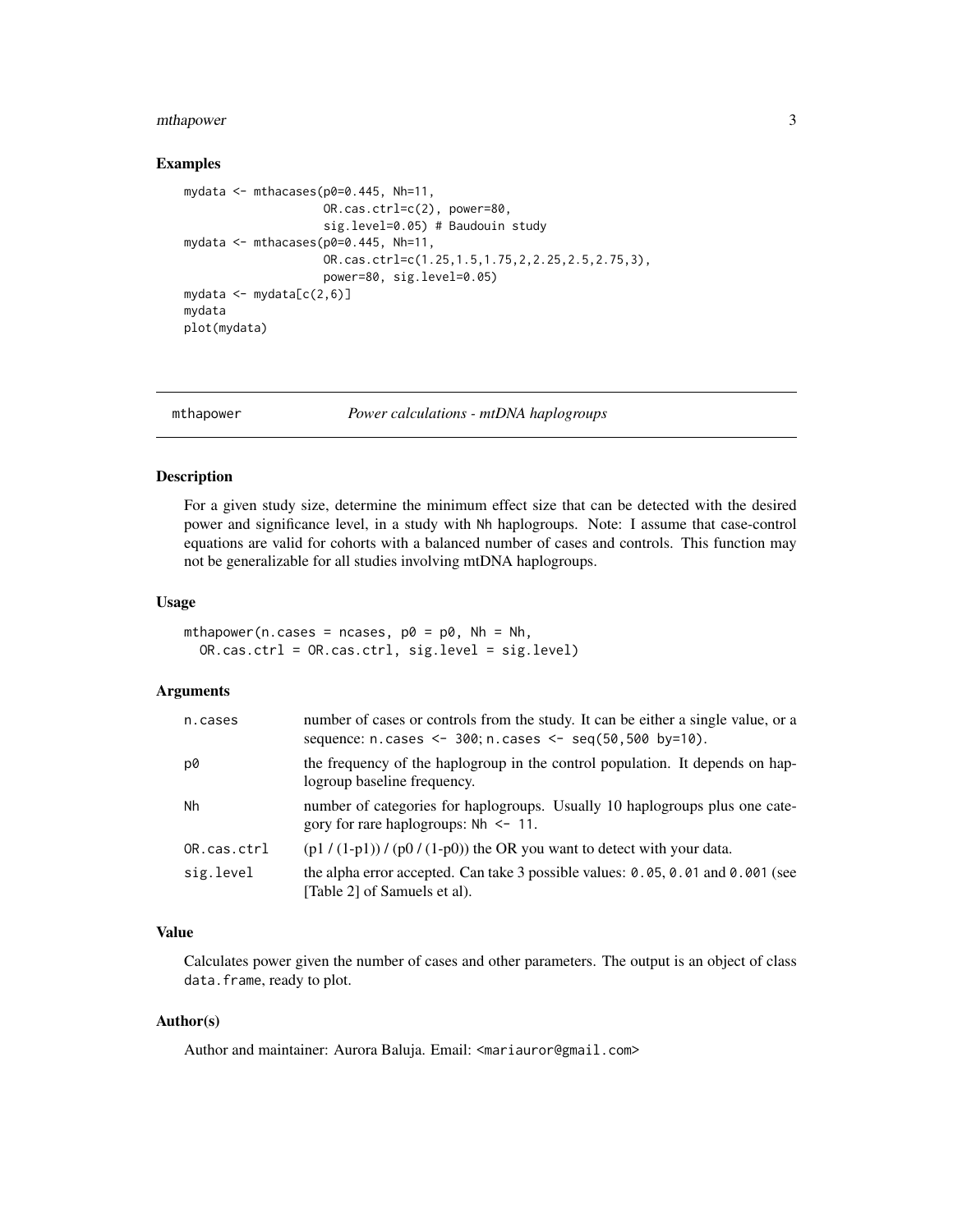#### References

1. DC Samuels, AD Carothers, R Horton, PF Chinnery. The Power to Detect Disease Associations with Mitochondrial DNA Haplogroups. AJHG, 2006. 78(4):713-720. [DOI:10.1086/502682.](https://www.ncbi.nlm.nih.gov/pmc/PMC1424681)

- 2. Source code: [github.com/aurora-mareviv/mthapower.](https://github.com/aurora-mareviv/mthapower)
- 3. Shiny app: [aurora.shinyapps.io/mtDNA\\_power\\_calc.](https://aurora.shinyapps.io/mtDNA_power_calc)

#### Examples

```
# Example 1:
pow <- mthapower(n.cases=203, p0=0.443, Nh=13, OR.cas.ctrl=2.33, sig.level=0.05)
# Example 2:
# Create data frames
pow.H150 <- mthapower(n.cases=seq(50,1000,by=50), p0=0.433, Nh=11,
                      OR.cas.ctrl=1.5, sig.level=0.05)
pow.H175 <- mthapower(n.cases=seq(50,1000,by=50), p0=0.433, Nh=11,
                      OR.cas.ctrl=1.75, sig.level=0.05)
pow.H200 <- mthapower(n.cases=seq(50,1000,by=50), p0=0.433, Nh=11,
                      OR.cas.ctrl=2, sig.level=0.05)
pow.H250 <- mthapower(n.cases=seq(50,1000,by=50), p0=0.433, Nh=11,
                      OR.cas.ctrl=2.5, sig.level=0.05)
# Bind the three data frames:
bindata <- rbind(pow.H150,pow.H175,pow.H200,pow.H250)
# Adds column OR to binded data frame:
bindata$OR <- rep(factor(c(1.50,1.75,2,2.5)),
              times = c(nrow(pow.H150),nrow(pow.H175),
                        nrow(pow.H200),
                        nrow(pow.H250)))
# Create plot:
# install.packages("car")
library(car)
scatterplot(power~ncases | OR, regLine=FALSE,
            smooth=FALSE,
            boxplots=FALSE, by.groups=TRUE,
            data=bindata)
```